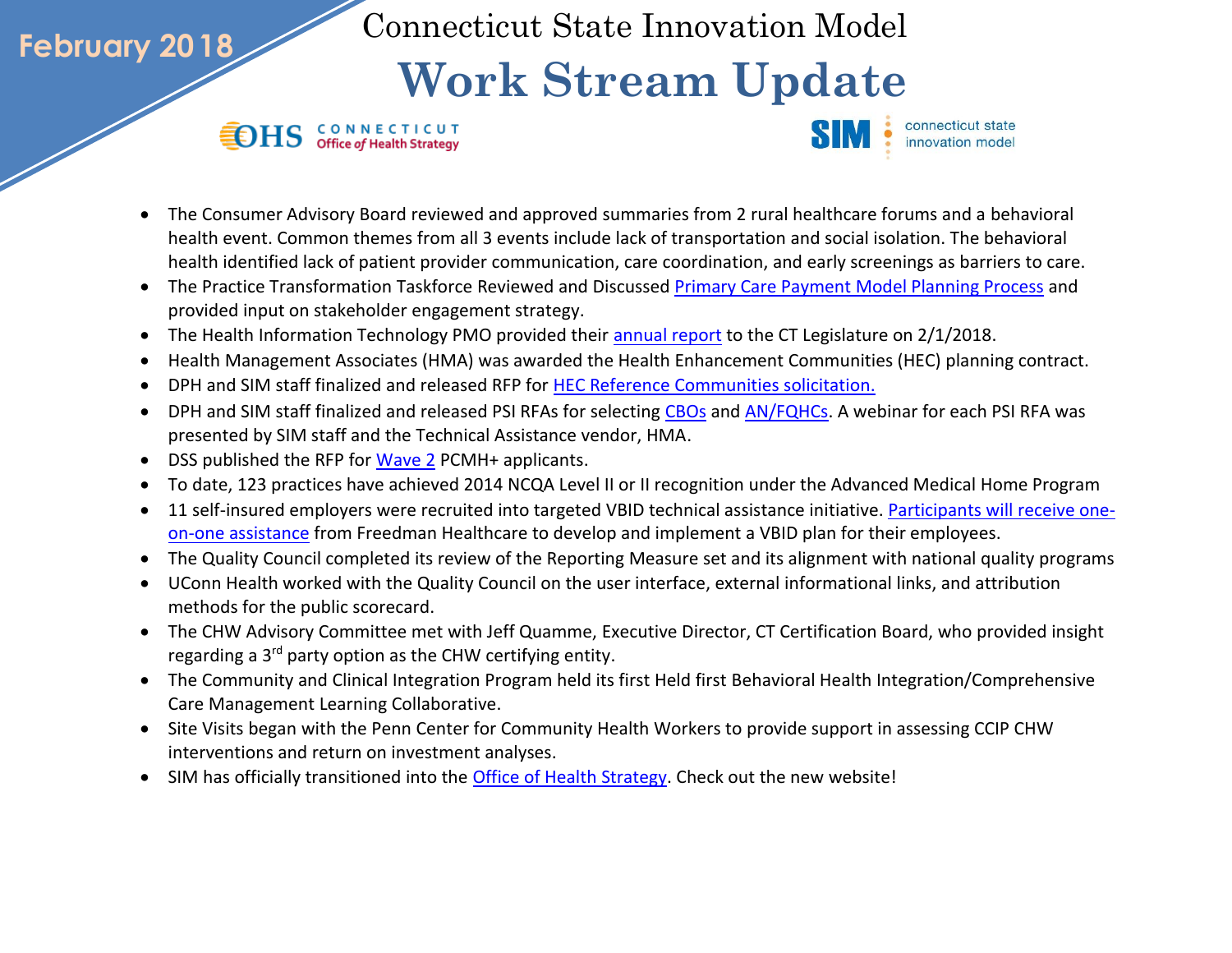| Council/<br><b>Work Stream</b>                                            | <b>Major Topics</b><br>Covered                                          | Progress/<br><b>Outputs</b>                                                                                                                                                                                                                                                                                                                                                                                         | <b>Next Steps</b>                                                                                                                                                                                                                                                                                                                 | <b>Upcoming</b><br><b>Meetings</b>                                              |
|---------------------------------------------------------------------------|-------------------------------------------------------------------------|---------------------------------------------------------------------------------------------------------------------------------------------------------------------------------------------------------------------------------------------------------------------------------------------------------------------------------------------------------------------------------------------------------------------|-----------------------------------------------------------------------------------------------------------------------------------------------------------------------------------------------------------------------------------------------------------------------------------------------------------------------------------|---------------------------------------------------------------------------------|
|                                                                           |                                                                         |                                                                                                                                                                                                                                                                                                                                                                                                                     |                                                                                                                                                                                                                                                                                                                                   |                                                                                 |
| <b>Healthcare</b><br>Innovation<br><b>Steering</b><br>Committee<br>(HISC) | <b>PCPM</b><br><b>Population</b><br><b>Health</b><br><b>CHWs</b><br>AY3 | • Approved Report of the CHW Advisory Committee<br>• Approved Rick Brush as the Subject Matter Expert for<br><b>Community Health Improvement and Financial</b><br>Strategies on the Population Health Council<br>• Reviewed and Discussed Risks and Strategies for<br>Award Year 3<br>• Reviewed and Discussed Primary Care Payment<br>Model Planning Process- provided input on<br>stakeholder engagement strategy | • Review and discuss detailed Health<br><b>Information Technology Timeline</b><br>and Milestones<br>• Review and discuss Health<br><b>Enhancement Community Planning</b><br>Process, including Reference<br>Community strategy                                                                                                    | 3/8/18<br>4/12/18                                                               |
| Consumer<br><b>Advisory Board</b><br>(CAB)                                | <b>Consumer</b><br>input on<br>barriers to<br>appropriate<br>healthcare | The CAB reviewed and approved summaries from 2<br>$\bullet$<br>CAB rural healthcare forums and a behavioral<br>health event.<br>Common themes from all 3 events include lack of<br>$\bullet$<br>transportation and social isolation.<br>For behavioral health, lack of patient provider<br>$\bullet$<br>communication, care coordination, and early<br>screenings were identified as barriers to care.              | The CAB will send the summaries<br>$\bullet$<br>to the event organizers/sponsors<br>for feedback.<br>• The CAB will determine how they<br>will disseminate the reports and<br>key findings to inform relevant<br>stakeholders of the barriers to<br>care and to assist in developing<br>strategies to eliminate such<br>barriers. | CAB<br>Planning<br>Subcommit<br>tee<br>Meeting<br>2/27<br>CAB<br>Meeting<br>3/6 |
| <b>Practice</b><br><b>Transformation</b><br><b>Task Force</b><br>(PTTF)   | <b>PCPM</b>                                                             | Reviewed and Discussed Primary Care Payment<br>$\bullet$<br>Model Planning Process- provided input on<br>stakeholder engagement strategy                                                                                                                                                                                                                                                                            | <b>Finalize Primary Care Payment</b><br>$\bullet$<br>Model stakeholder engagement<br>strategy<br><b>Review and Discuss CCIP Progress</b><br>and Adjustments for Wave 2                                                                                                                                                            | 4/24/18                                                                         |

 $\leftarrow$  Consumer Empowerment

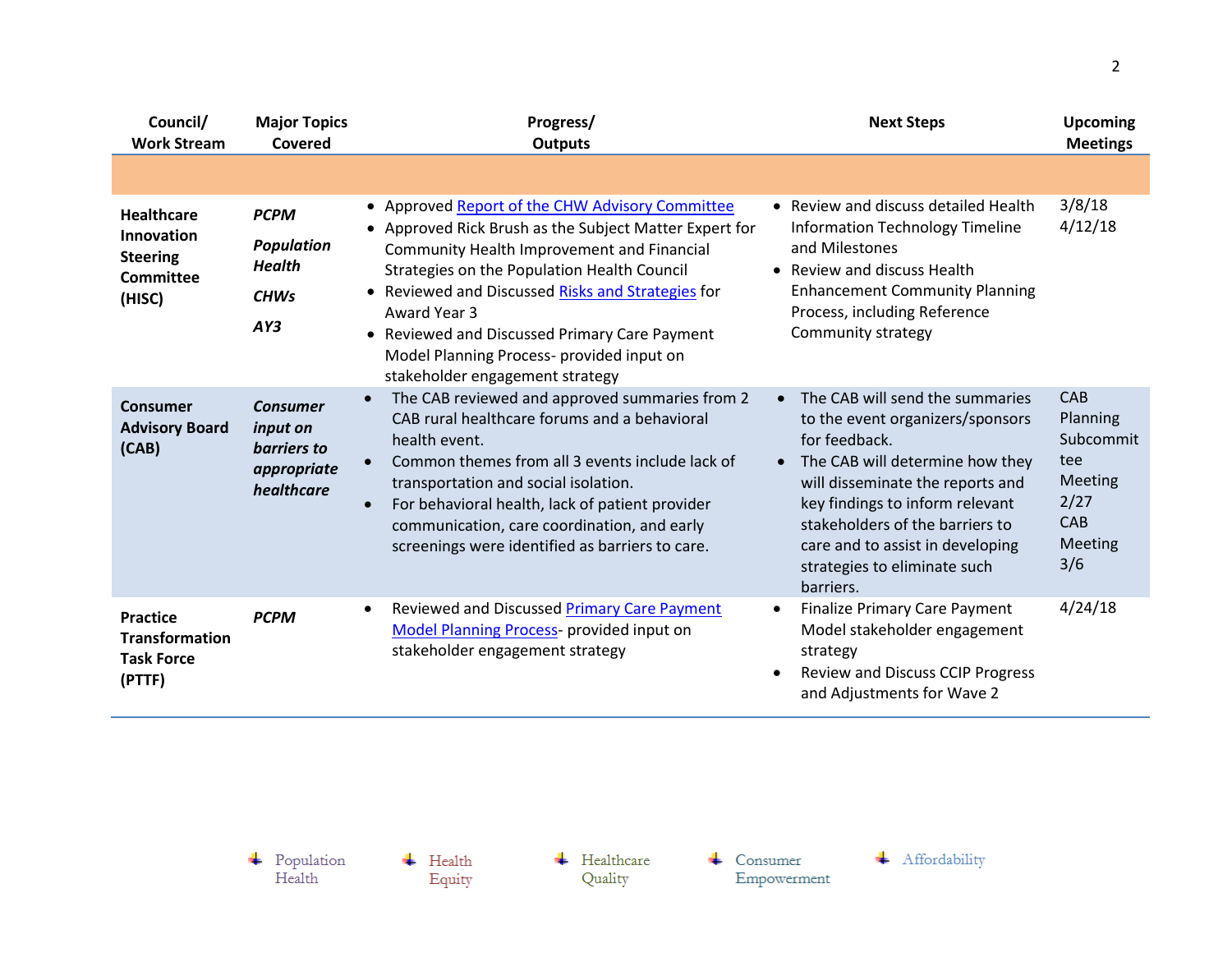| Council/<br><b>Work Stream</b>                                    | <b>Major Topics</b><br>Covered           | Progress/<br><b>Outputs</b>                                                                           |           | <b>Next Steps</b>                                                                                                                                                                                                 | <b>Upcoming</b><br><b>Meetings</b> |
|-------------------------------------------------------------------|------------------------------------------|-------------------------------------------------------------------------------------------------------|-----------|-------------------------------------------------------------------------------------------------------------------------------------------------------------------------------------------------------------------|------------------------------------|
| <b>Health</b><br><b>Information</b><br><b>Technology</b><br>(HIT) |                                          | HIT Annual Report provided to the CT<br>Legislature on 2/1/2018 as required.                          | $\bullet$ | <b>Contract Negotiations for RFQ</b><br>Service Areas: Planning for the<br>start of the Governance Design<br>Group - part of Service Area 1<br>eCQM and CDAS Pricing and<br><b>Project Planning for solutions</b> |                                    |
| <b>Quality Council</b><br>(QC)                                    | <b>Reporting Set</b><br><b>Alignment</b> | • Reviewed rate of alignment with national programs<br>(QPP, NQF, CQMC) for the Reporting Measure Set | $\bullet$ | Review All Payer Alignment with<br>Core Measure Set                                                                                                                                                               | 3/14/2018                          |
| Care<br><b>Management</b><br><b>Committee (CMC)</b>               |                                          | • Provided updates and timeline at January MAPOC<br><b>CMC</b> meeting                                | $\bullet$ | Share update at March MAPOC<br><b>CMC</b>                                                                                                                                                                         | 3/14/2018                          |
| (A sub-committee<br>of MAPOC)                                     |                                          |                                                                                                       |           |                                                                                                                                                                                                                   |                                    |

 $\begin{array}{c} \text{\textcolor{red}{\textbf{+}}} & \text{Population} \\ \text{Health} \end{array}$ + Affordability  $\leftarrow$  Healthcare  $\leftarrow$  Health  $\leftarrow$  Consumer Quality Empowerment Equity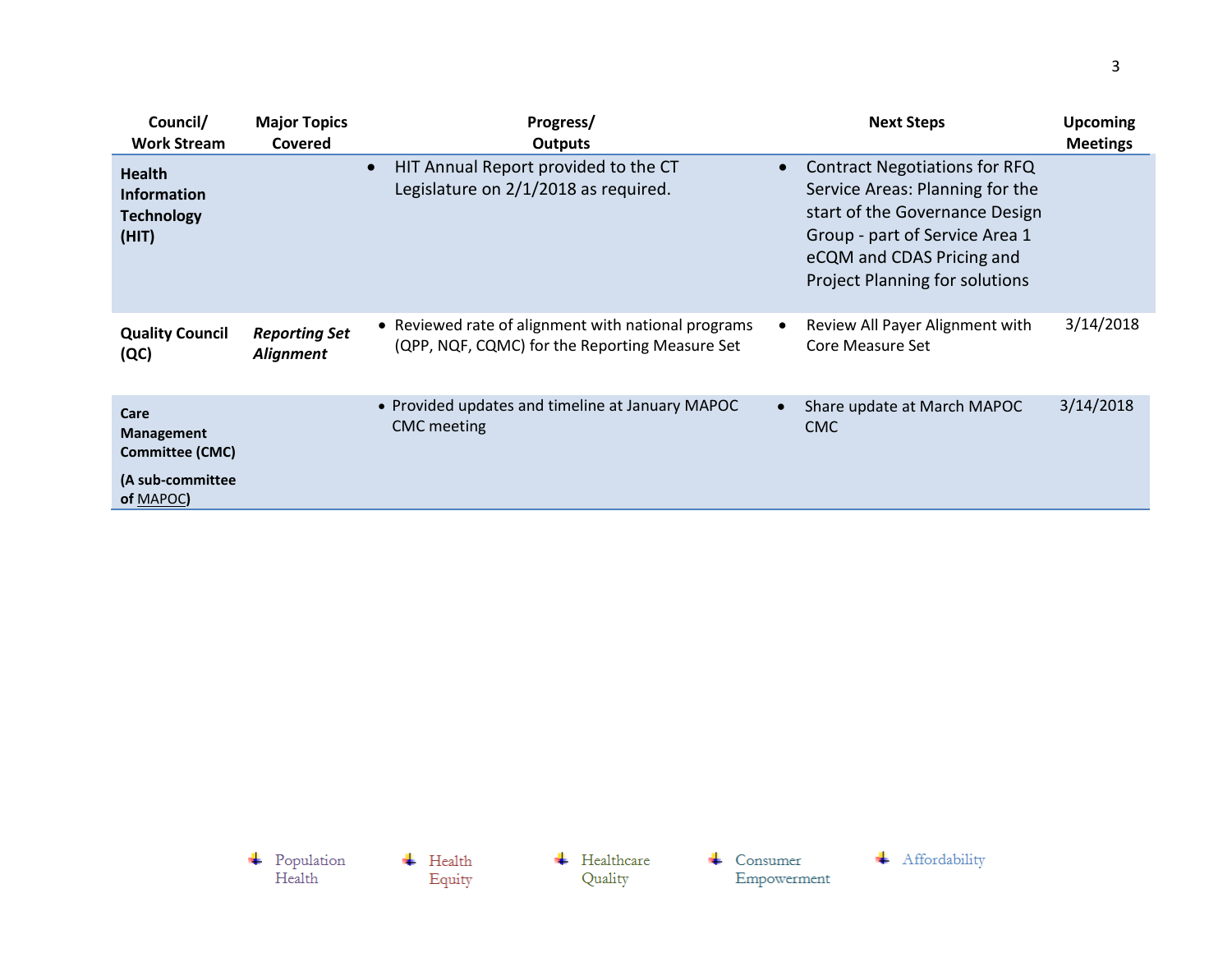| Council/<br><b>Work Stream</b>                                                                 | <b>Major Topics</b><br><b>Covered</b> | Progress/<br><b>Outputs</b>                                                                                                                                                                                                                                                                                                                                                                                                                                                                                                                                                                                                                                                                                                    | <b>Next Steps</b>                                                                                                                                                                                                                                                                                                                                                                                                                                                         | <b>Upcoming</b><br><b>Meetings</b> |
|------------------------------------------------------------------------------------------------|---------------------------------------|--------------------------------------------------------------------------------------------------------------------------------------------------------------------------------------------------------------------------------------------------------------------------------------------------------------------------------------------------------------------------------------------------------------------------------------------------------------------------------------------------------------------------------------------------------------------------------------------------------------------------------------------------------------------------------------------------------------------------------|---------------------------------------------------------------------------------------------------------------------------------------------------------------------------------------------------------------------------------------------------------------------------------------------------------------------------------------------------------------------------------------------------------------------------------------------------------------------------|------------------------------------|
| Population<br><b>Health Planning</b><br>(DPH)                                                  |                                       | Finalized and released RFP for HEC Reference<br>$\bullet$<br>Communities solicitation.<br>Finalized and released PSI RFAs for selecting CBOs<br>$\bullet$<br>and AN/FQHCs. A webinar for each PSI RFA was<br>presented by SIM staff and the TA vendor, HMA.<br>Finalized the HEC Planning Consultant contract with<br>٠<br>Health Management Associates.<br>BRFSS staff continued testing the 2018 CT BRFSS<br>$\bullet$<br>questionnaire and making final edits to the 2016<br>BRFSS summary report.<br>Data on 2012-2015 avoidable hospitalizations (AH)<br>$\bullet$<br>is being linked with geocoded reference files to<br>allow reporting of AH rates and their associated<br>charges for small-areas within Connecticut. | Proposals due 3/13/2018, screen<br>$\bullet$<br>and select qualified reference<br>communities by 3/23/2018.<br>Applications due 3/9 for CBOs and<br>3/16 for AN/FQHCs, screen and<br>select qualified organizations by<br>3/26/2018.<br>HMA kickoff meeting scheduled<br>for March 8 <sup>th</sup> .<br>2018 CT BRFSS data collection will<br>$\bullet$<br>soon be underway.<br>Population estimates will be used<br>to produce a variety of small-area<br>rates for SIM. |                                    |
| Person<br><b>Centered</b><br><b>Medical Home</b><br>Plus (PCMH+,<br>formerly<br><b>MQISSP)</b> |                                       | Published RFP on Jan 8 for Wave 2<br>$\bullet$<br>Informally submitted State Plan Amendment to<br><b>CMS</b><br>Participating Entity monthly reports submitted and<br>in review                                                                                                                                                                                                                                                                                                                                                                                                                                                                                                                                                | Select Wave 2 PEs<br>Obtain CMS approval of SPA<br>Prepare for April 1 go-live of<br>Wave 2                                                                                                                                                                                                                                                                                                                                                                               | 3/14/2018                          |
| Value-based<br><b>Insurance</b><br><b>Design</b>                                               |                                       | Recruited 11 self-insured employers into targeted<br>$\bullet$<br>technical assistance initiative. Participants will<br>receive one-on-one assistance from Freedman<br>Healthcare to develop and implement a VBID plan<br>for their employees.                                                                                                                                                                                                                                                                                                                                                                                                                                                                                 | • Complete initial assessments of<br>employers and secure MOUs for<br>participation in the targeted<br>technical assistance initiative.<br>• Launch VBID Targeted Technical<br>Assistance on 3/29/18.<br>Complete VBID assessments with all<br>payers and share results with SIM<br>governance.                                                                                                                                                                           | June TBD                           |

 $\begin{tabular}{c} \textbf{4} \quad Population \\ Health \end{tabular}$ 

 $\overline{\phantom{a}}$  Health Equity  $\leftarrow$  Healthcare Quality

 $\leftarrow$  Consumer Empowerment + Affordability

 $\overline{4}$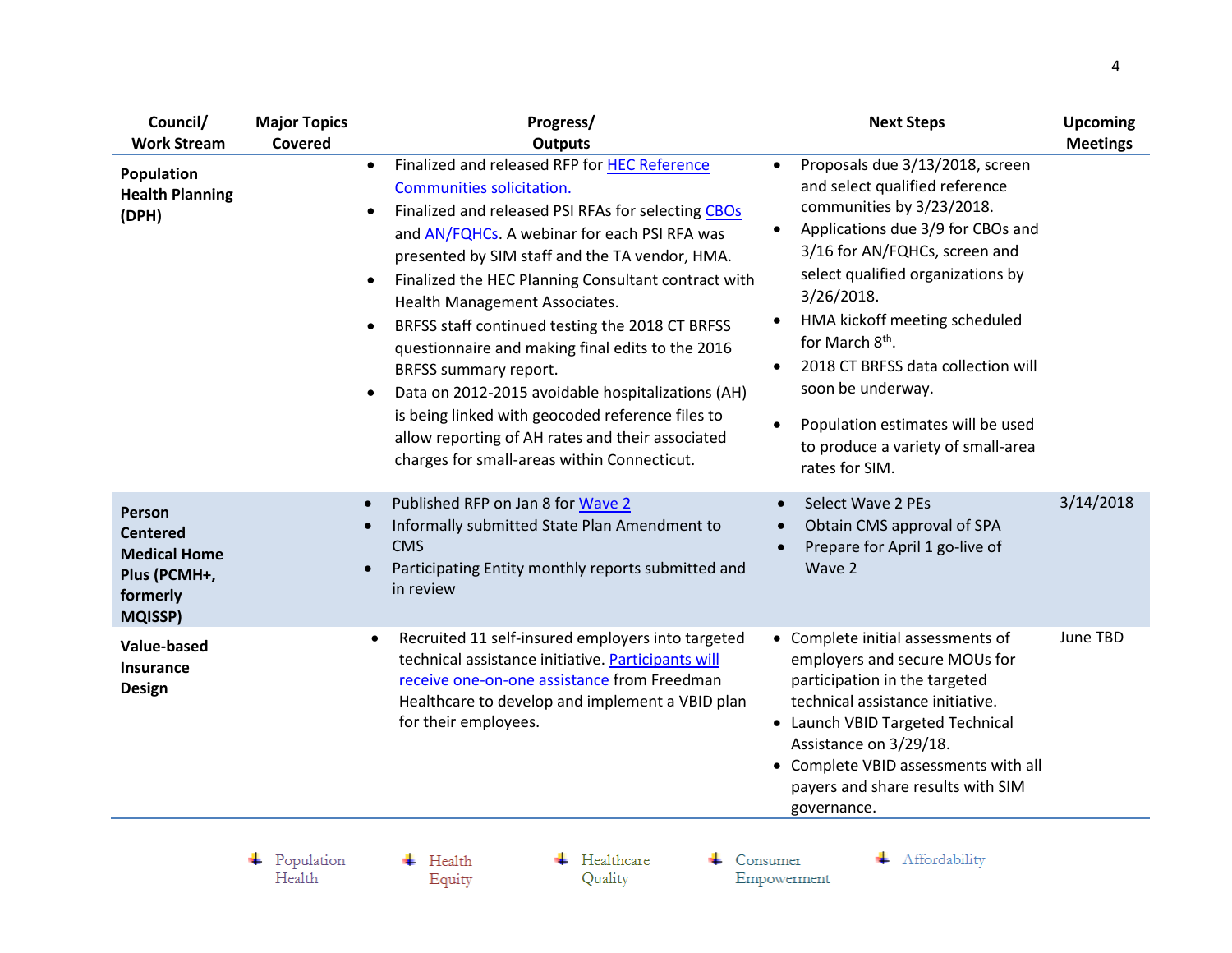| Council/                                                                     | <b>Major Topics</b> | Progress/                                                                                                                                                                                                                                                                                                                                                                                                                                                                                                                                                                                                                                                                                                                                                                                 | <b>Next Steps</b>                                                                                                                                                                                                                                                                                                | <b>Upcoming</b> |
|------------------------------------------------------------------------------|---------------------|-------------------------------------------------------------------------------------------------------------------------------------------------------------------------------------------------------------------------------------------------------------------------------------------------------------------------------------------------------------------------------------------------------------------------------------------------------------------------------------------------------------------------------------------------------------------------------------------------------------------------------------------------------------------------------------------------------------------------------------------------------------------------------------------|------------------------------------------------------------------------------------------------------------------------------------------------------------------------------------------------------------------------------------------------------------------------------------------------------------------|-----------------|
| <b>Work Stream</b>                                                           | <b>Covered</b>      | <b>Outputs</b>                                                                                                                                                                                                                                                                                                                                                                                                                                                                                                                                                                                                                                                                                                                                                                            |                                                                                                                                                                                                                                                                                                                  | <b>Meetings</b> |
| <b>UCONN</b><br><b>Community</b><br><b>Health Worker</b><br>(CHW) Initiative |                     | Facilitated a CHW Advisory Committee meeting on<br>Feb. 20 <sup>th</sup> where we heard from Jeff Quamme,<br>Executive Director, CT Certification Board, who<br>answered questions and provided insight for a 3 <sup>rd</sup><br>party option as the CHW certifying entity.<br>Resolved CHW website issues on the resource and<br>career opportunities pages during an in-person<br>meeting on Feb. 27 with the website consultant.<br>Attended a Zoom video conference call at CHC, Inc.<br>with the Penn Center for CHWs on Feb. 26 to begin<br>the assessment phase of their process.<br>Completed an interview session with CHW experts<br>Carl Rush and Joanne Calista with the writing<br>consultant on Feb. 2 to obtain CHW supervision<br>information for the Supervision manual. | Create three CHW Advisory<br>Committee design groups to<br>develop recommendations to<br>address the various components<br>to the Public Act 17-74.<br>Execute a strategy for the CHW<br>apprenticeship program.<br>Continue supporting the<br>assessment phase of the Penn<br>Center for CHWs with all CCIP PEs |                 |

 $\overline{\phantom{a}}$  Health Equity

 $\leftarrow$  Healthcare Quality

 $\leftarrow$  Consumer Empowerment

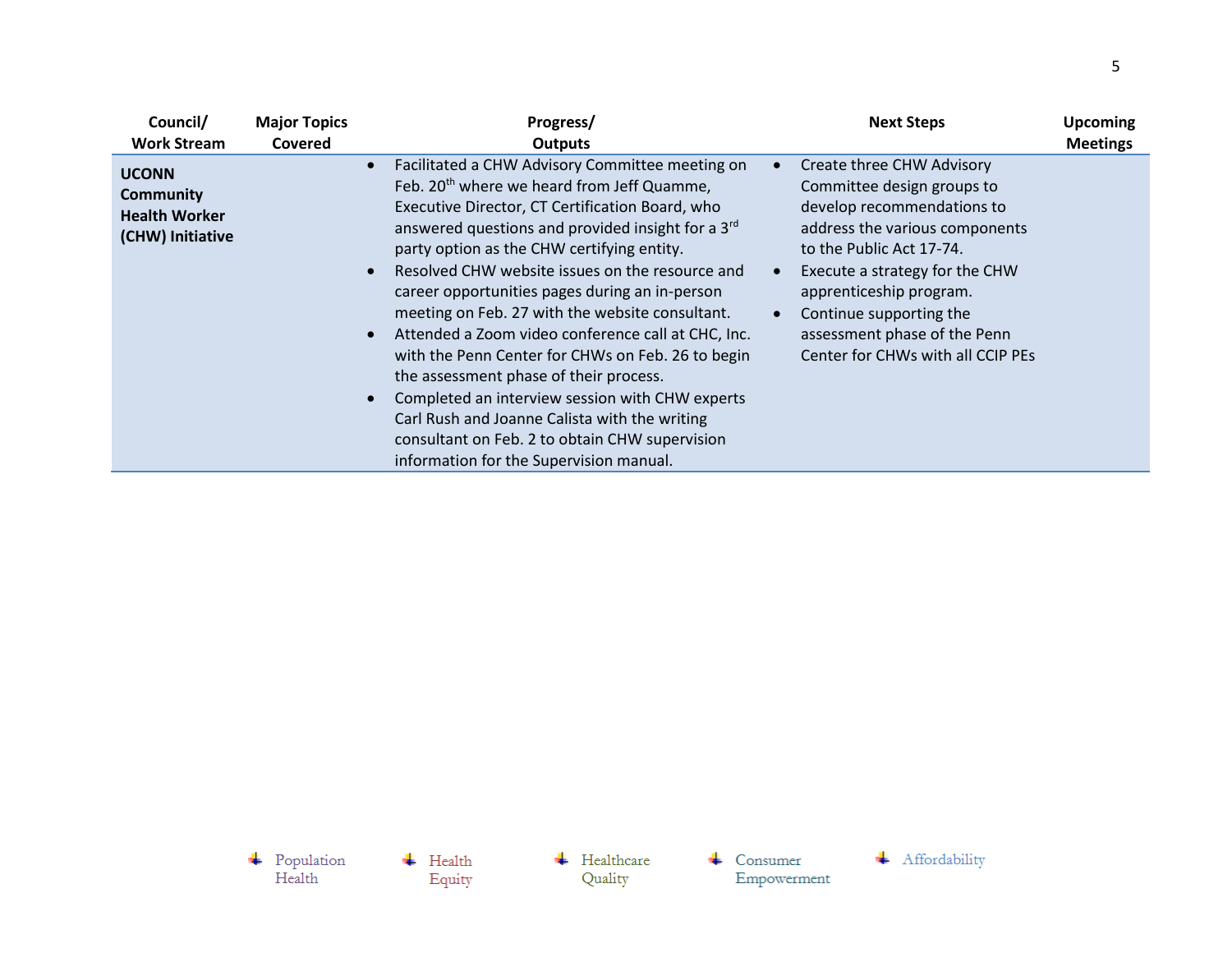| Council/<br><b>Work Stream</b>                                    | <b>Major Topics</b><br>Covered                                                                   | Progress/<br><b>Outputs</b>                                                                                                                                                                                                                                                                         | <b>Next Steps</b>                                                                                                                                                                                                                                                                                     | <b>Upcoming</b><br><b>Meetings</b> |
|-------------------------------------------------------------------|--------------------------------------------------------------------------------------------------|-----------------------------------------------------------------------------------------------------------------------------------------------------------------------------------------------------------------------------------------------------------------------------------------------------|-------------------------------------------------------------------------------------------------------------------------------------------------------------------------------------------------------------------------------------------------------------------------------------------------------|------------------------------------|
| <b>UCONN</b><br><b>Evaluation</b>                                 | <b>Dashboard</b>                                                                                 | Received data for dashboard including commercial<br>٠<br>claims data from APCD<br><b>Completed Commercial CAHPS administration</b><br>٠<br>Compiled quarterly metrics for CMMI                                                                                                                      | Begin analysis of APCD data for<br>$\bullet$<br>dashboard to set baselines and<br>targets for healthcare delivery<br>methods<br>Receive data for upcoming<br>$\bullet$<br>dashboard publications including<br>Medicare and additional<br>commercial claims data from APCD                             |                                    |
|                                                                   | <b>Scorecard</b>                                                                                 | Continued with user interface and methods<br>development<br>Presented attribution and measure decision points<br>$\bullet$<br>to <b>Quality Council</b><br>With Quality Council determined external<br>$\bullet$<br>informational links (wave one)                                                  | Continue scorecard development<br>$\bullet$<br>Present decision points on<br>attribution, benchmarks, scoring<br>and presentation to the Quality<br>Council<br>Begin analysis of APCD data for<br>$\bullet$<br>scorecard<br>Receive commercial CAHPS data<br>and begin analysis                       |                                    |
| <b>Community and</b><br><b>Clinical</b><br>Integration<br>Program | <b>Behavioral</b><br><b>Health</b><br>Comprehensiv<br>e Care<br><b>Management</b><br><b>CHWs</b> | • Held first Behavioral Health<br>Integration/Comprehensive Care Management<br>Learning Collaborative.<br>Began site visits with Penn Center for CHWs to<br>provide support in assessing CCIP CHW interventions<br>and ROI analyses.<br>• Completed Re-assessment of progress on CCIP<br>Standards. | • Continue Health Equity Learning<br>Collaborative activities including<br>regular calls and in-person learning<br>session<br>• Complete initial engagement with<br>Penn Center for CHWs which will<br>result in blueprints for each CCIP<br>PEs.<br>Release summarized results of re-<br>assessment. | N/A                                |
| <b>Advanced</b><br><b>Medical Home</b><br>Program                 |                                                                                                  | 144 practices participating in AMH Program<br>$\bullet$<br>123 have achieved 2014 NCQA Level II or III<br>recognition                                                                                                                                                                               | Transformation vendor will<br>$\bullet$<br>continue to provide TA                                                                                                                                                                                                                                     | <b>NA</b>                          |
|                                                                   | Population<br>Health                                                                             | Healthcare<br>Health<br>Quality<br>Equity                                                                                                                                                                                                                                                           | Affordability<br>Consumer<br>Empowerment                                                                                                                                                                                                                                                              |                                    |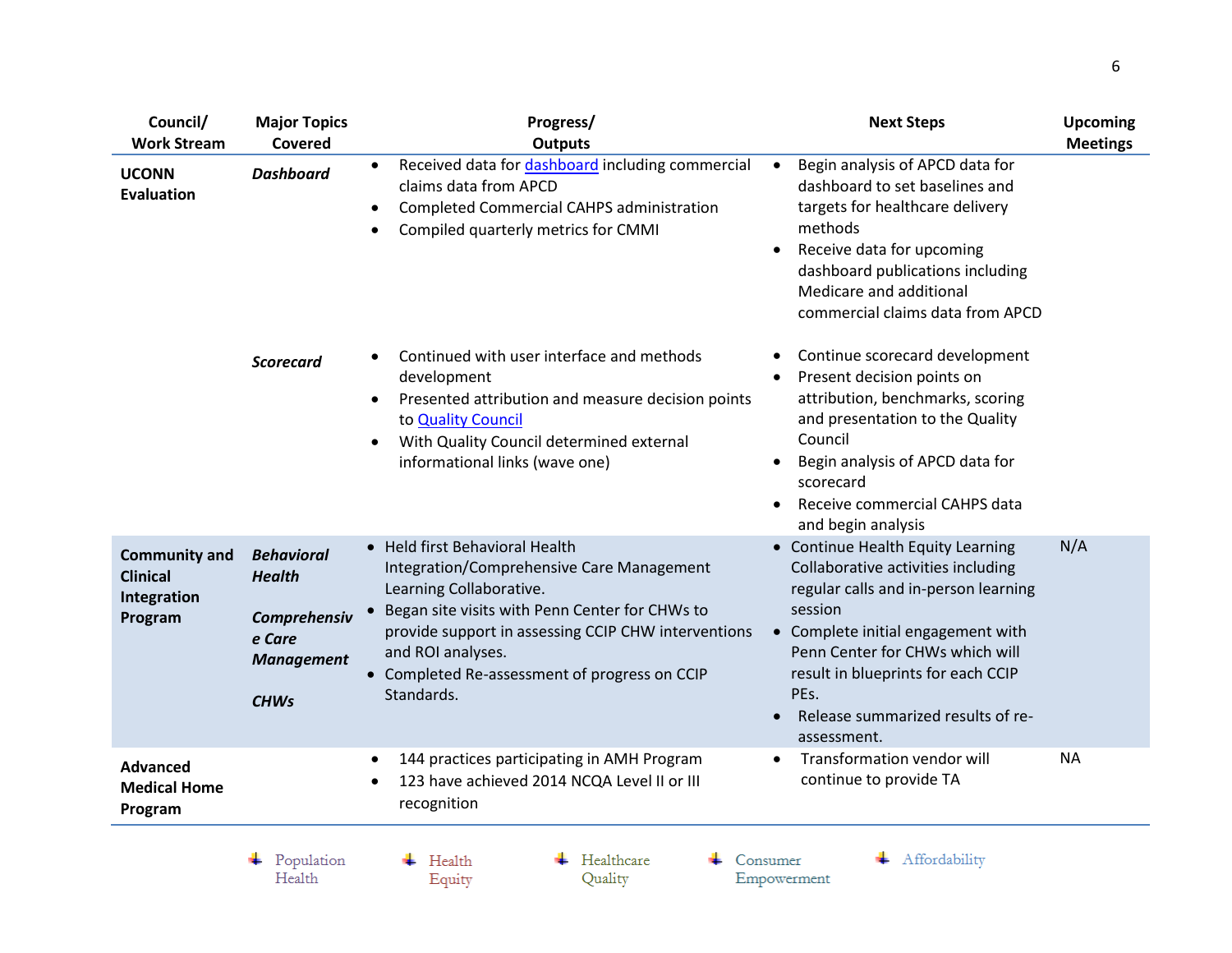| Council/                                     | <b>Major Topics</b>        | Progress/                                                                                                                 | <b>Next Steps</b>                                 | <b>Upcoming</b> |
|----------------------------------------------|----------------------------|---------------------------------------------------------------------------------------------------------------------------|---------------------------------------------------|-----------------|
| <b>Work Stream</b>                           | Covered                    | <b>Outputs</b>                                                                                                            |                                                   | <b>Meetings</b> |
| Program<br><b>Management</b><br>Office (PMO) | <b>Operational</b><br>Plan | SIM Operational Plan for AY 3 approved by CMMI<br>SIM officially transitions into the Office of Health<br><b>Strategy</b> | Preparing to submit carryover<br>funding requests |                 |
|                                              | <b>Budget</b>              |                                                                                                                           |                                                   |                 |

## **ACRONYMS**

| <b>APCD</b> - All-Payers Claims Database                  | <b>MAPOC</b> - Medical Assistance Program Oversight Council     |
|-----------------------------------------------------------|-----------------------------------------------------------------|
| <b>AHCT</b> - Access Health Connecticut                   | MOA - Memorandum of Agreement                                   |
| <b>BRFSS</b> - Behavioral Risk Factor Surveillance System | <b>MQISSP</b> – Medicaid Quality Improvement and Shared Savings |
| CAB - Consumer Advisory Board                             | Program                                                         |
| <b>CCIP</b> – Clinical & Community Integration Program    | <b>PCMH</b> – Patient Centered Medical Home                     |
| <b>CHW</b> - Community Health Worker                      | <b>PMO</b> – Program Management Office                          |
| <b>CMC</b> - Care Management Committee                    | <b>PTTF</b> – Practice Transformation Task Force                |
|                                                           |                                                                 |

- **CMMI** Center for Medicare & Medicaid Innovations
- **DPH** Department of Public Health

- **DSS** Department of Social Services
- **EAC** Equity and Access Council
- **EHR** Electronic Health Record
- **HISC** Healthcare Innovation Steering Committee
	- $\leftarrow$  Population Health

 $\leftarrow$  Health Equity

 $\leftarrow$  Healthcare Quality

 $\leftarrow$  Consumer Empowerment

**FQHC** – Federally Qualified Health Center

**OSC** – Office of the State Comptroller

**VBID** – Value-based Insurance Design

**HIT** – Health Information Technology

**QC** – Quality Council

**SIM** – State Innovation Model

**RFP** – Request for Proposals

+ Affordability